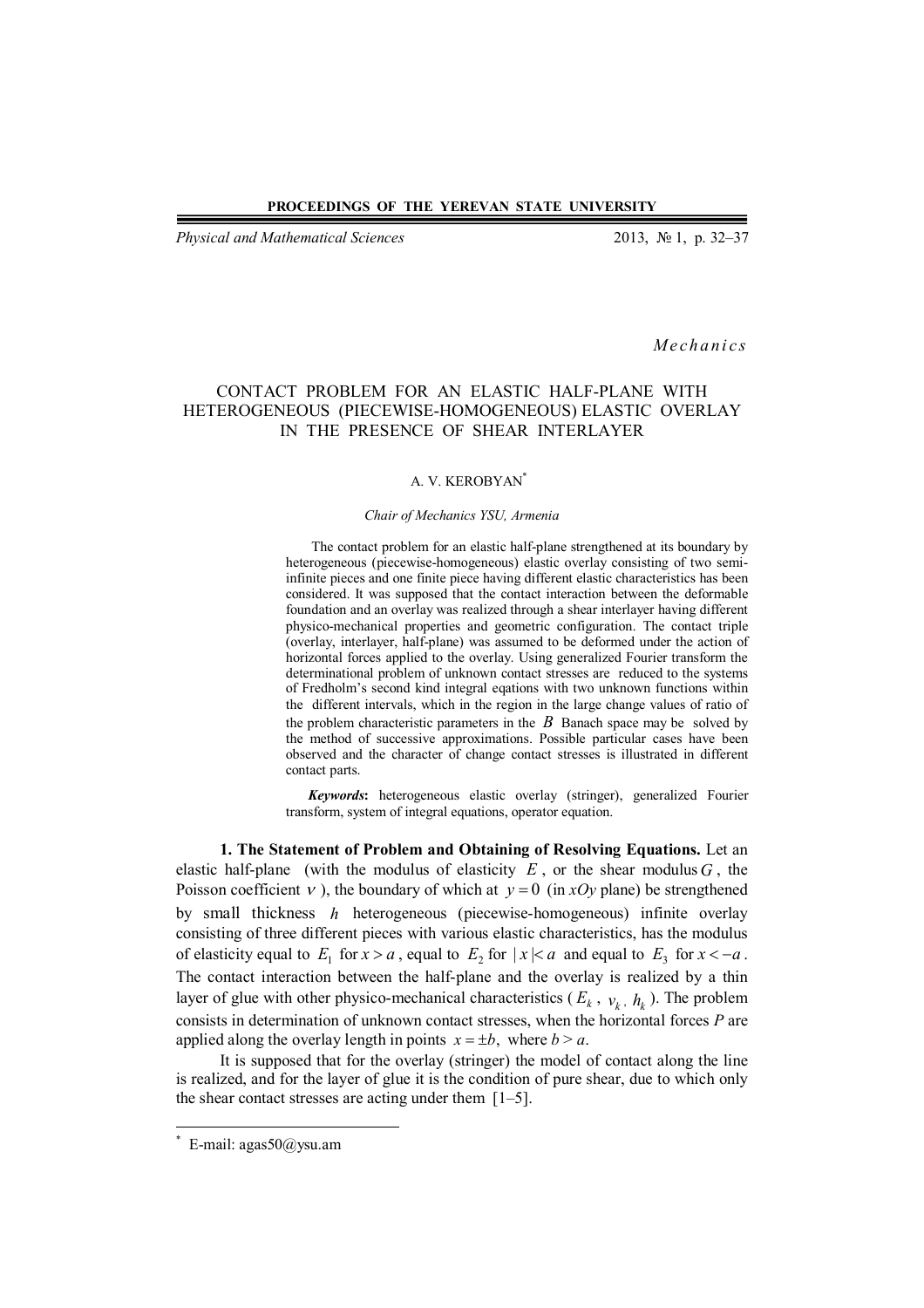In view of the above mentioned, differential equation of overlay equilibrium written by generalized functions will have the following form [2–5]:

$$
\frac{dU^{(1)}(x)}{dx} = \frac{\tau_a^+(x)}{E_1h} + \frac{\tau_a^-(x)}{E_3h} + \frac{\tau_0(x)}{E_2h} - \frac{P\delta(x-b)}{E_1h} - \frac{P\delta(x+b)}{E_3h} - \cdots -u'_a\delta(x-a) - u'_{-a}\delta(x+a), \quad -\infty < x < \infty,
$$
\n(1.1)

subject to conditions

$$
\left(du^{(1)}/dx\right)_{x=a-0} - \left(du^{(1)}/dx\right)_{x=a+0} = u'_a \neq 0,\\ \left(du^{(1)}/dx\right)_{x=-a-0} - \left(du^{(1)}/dx\right)_{x=-a+0} = u'_{-a} \neq 0.
$$
\nHere

$$
U^{(1)}(x) = \theta(-x-a)\frac{du^{(1)}}{dx} + \left[\theta(x+a) - \theta(x-a)\right]\frac{du^{(1)}}{dx} + \theta(x-a)\frac{du^{(1)}}{dx}, \quad (1.2)
$$

$$
\tau_a^+(x) = \theta(x-a)\tau(x), \quad \tau_a^-(x) = \theta(-x-a)\tau(x), \quad \tau_0(x) = \left[\theta(x+a) - \theta(x-a)\right]\tau(x),
$$
  
\n
$$
\tau(x) = \tau_a^+(x) + \tau_a^-(x) + \tau_0(x), \quad u^{(1)}(x)
$$
 are the horizontal displacements at the overlap points,  $\tau(x)$  is the intensity of tangential contact stresses,  $\theta(x)$  is the Heaviside unit

function,  $\delta(x)$  is the  $\delta$ -function,  $u'_a$ ,  $u'_{-a}$  are yet unknown coefficients.

On the other hand, in case when only the tangential stresses with intensity  $\tau(x)$ act on  $y=0$  boundary, the deformation of boundary points of elastic half-plane is determined as

$$
\frac{du^{(2)}(x,0)}{dx} = U^{(2)}(x) = \frac{1}{\pi A} \int_{-\infty}^{\infty} \frac{\tau(s)ds}{s-x} , -\infty < x < \infty,
$$
 (1.3)

where

$$
U^{(2)}(x) = \theta(-x-a)\frac{du^{(2)}}{dx} + \left[\theta(x+a) - \theta(x-a)\right]\frac{du^{(2)}}{dx} + \theta(x-a)\frac{du^{(2)}}{dx}, \quad (1.4)
$$

 $A = E/2(1 - v^2) = 2G(1 - \chi^2)$ ,  $\chi^2 = (1 - 2v)/2(1 - v)$ , *G* is the shear modulus of material half-plane,  $u^{(2)}(x,0)$  are the horizontal displacements of the boundary points of elastic half-plane.

Now, assuming that each differential element of the glue layer is subject to the condition of pure shear, we obtain the following condition [1–5]:

$$
u^{(1)}(x) - u^{(2)}(x,0) = k\tau(x), \quad -\infty < x < \infty
$$

which when using the generalized functions may be presented as

$$
U^{(1)}(x) = U^{(2)}(x) + k\tau'(x),\tag{1.5}
$$

where  $\tau'(x) = [\tau_a^+(x) + \tau_a^-(x) + \tau_0^-(x)]'$ ,  $k = h_k / G_k$ ,  $G_k = E_k / 2(1 + v_k)$  and character sroke implies the first-order derivative.

Below the following notations will be used for the Fourier transforms of  $f(x)$  function:

$$
\overline{f}(\sigma) = F[f(x)] = \int_{-\infty}^{\infty} f(x)e^{i\sigma x} dx, \quad f(x) = F^{-1}[\overline{f}(\sigma)] = \frac{1}{2\pi} \int_{-\infty}^{\infty} \overline{f}(\sigma) e^{-i\sigma x} d\sigma,
$$

 $F[\cdot]$  is the operator of Fourier transform.

Now, after application of generalized Fourier transforms to (1.1), (1.3) and (1.5), the following functional equation on the real axis is obtained: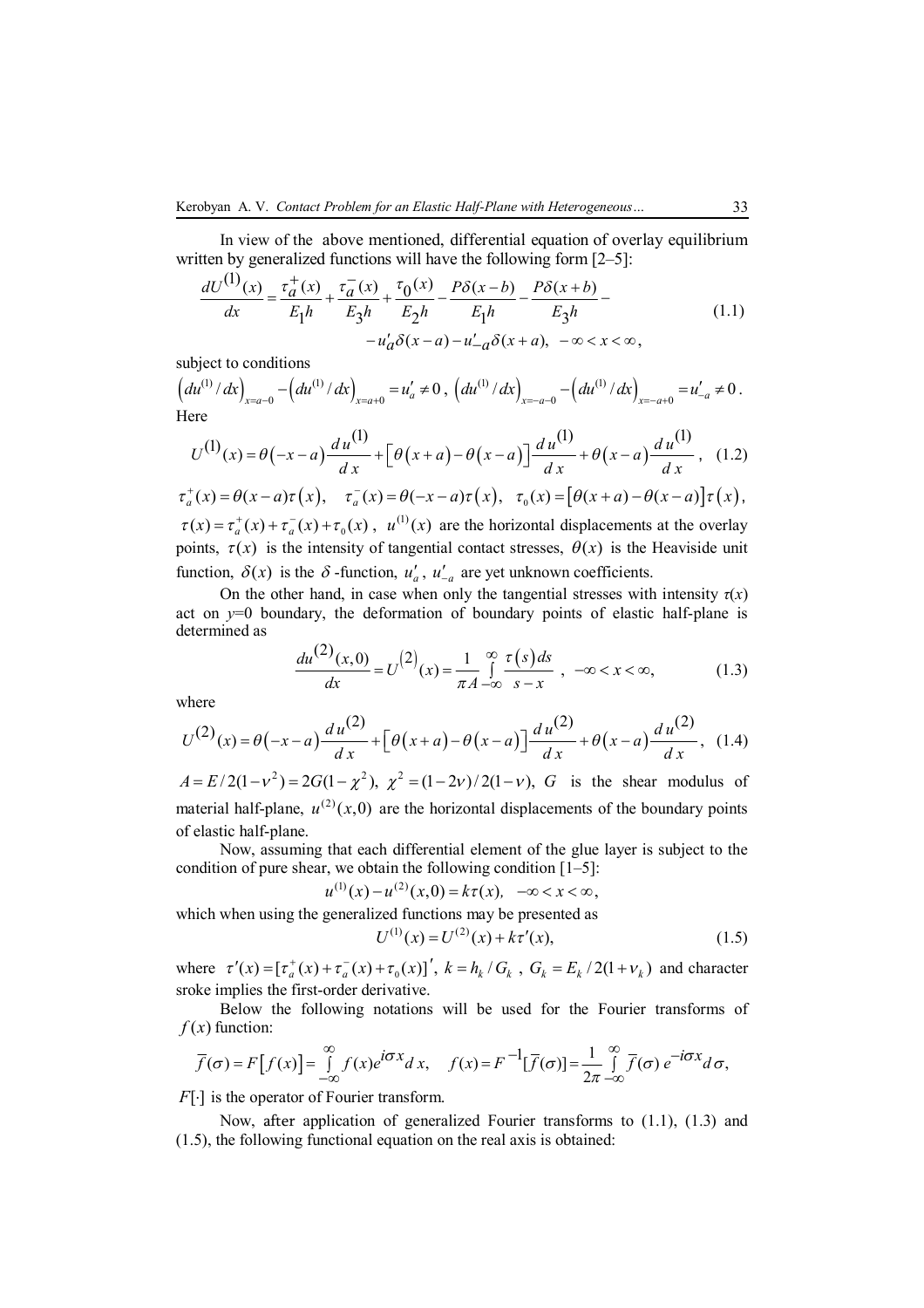$$
\left(\lambda_1^2 + 2\beta |\sigma| + \sigma^2\right) \overline{\tau}_\alpha^+ (\sigma) + \left(\lambda_2^2 + 2\beta |\sigma| + \sigma^2\right) \overline{\tau}_0 (\sigma) + \\ \left(\lambda_3^2 + 2\beta |\sigma| + \sigma^2\right) \overline{\tau}_\alpha^-(\sigma) = \overline{f}_\beta(\sigma), \quad -\infty < \sigma < \infty,
$$
\n1.6)

where

$$
\lambda_j^2 = 1/kE_j h (j=1,2,3), \ \beta = 1/2kA, \ \overline{\tau}_\alpha^{\pm}(\sigma) = F[\tau_\alpha^{\pm}(x)], \ \overline{\tau}_0(\sigma) = F[\tau_0(x)],
$$

$$
\overline{f}_\beta(\sigma) = P(\lambda_1^2 e^{i b \sigma} + \lambda_3^2 e^{-i b \sigma}) + \frac{u'_a}{k} e^{i \sigma a} + \frac{u'_{-a}}{k} e^{-i \sigma a}.
$$
 (1.7)

The equation (1.6) can be written in two forms:

$$
(\lambda_3^2 + 2\beta \mid \sigma \mid +\sigma^2)\overline{\tau}(\sigma) + (\lambda_2^2 - \lambda_3^2)\overline{\tau}_0(\sigma) + (\lambda_1^2 - \lambda_3^2)\overline{\tau}_\alpha^+(\sigma) = \overline{f}_\beta(\sigma), \qquad (1.8)
$$

$$
(\lambda_1^2 + 2\beta \mid \sigma \mid +\sigma^2)\overline{r}(\sigma) + (\lambda_2^2 - \lambda_1^2)\overline{r}_0(\sigma) + (\lambda_3^2 - \lambda_1^2)\overline{r}_\alpha(\sigma) = \overline{f}_\beta(\sigma).
$$
 (1.9)

Thus, the problem is reduced to the solution of functional equations in (1.8), (1.9) form. First, let us consider Eq.(1.8).

**2. Solution of Functional Eq. (1.8) and Its Investigation.** With that aim let us represent Eq.(1.8) as follows

$$
\overline{\tau}(\sigma) + \frac{(\lambda_2^2 - \lambda_3^2)\overline{r}_0(\sigma)}{\lambda_3^2 + 2\beta |\sigma| + \sigma^2} + \frac{(\lambda_1^2 - \lambda_3^2)\overline{r}_\alpha^+(\sigma)}{\lambda_3^2 + 2\beta |\sigma| + \sigma^2} = \overline{g}_{\beta_3}(\sigma), -\infty < \sigma < \infty ,\quad (2.1)
$$

After applying the inverse Fourier transform to (2.1), we obtain

$$
\tau(x) + (\lambda_2^2 - \lambda_3^2) \int_{-a}^{a} K_{\beta_3}(x - s) \tau_0(s) ds + (\lambda_1^2 - \lambda_3^2) \int_{-\infty}^{\infty} K_{\beta_3}(x - s) \tau_a^+(s) ds = g_{\beta_3}(x), -\infty < x < \infty,
$$
 (2.2)

where

$$
\tau(x) = F^{-1}[\bar{\tau}(\sigma)], \quad K_{\beta_3}(x) = F^{-1}[\bar{K}_{\beta_3}(\sigma)], \quad \bar{K}_{\beta_3}(\sigma) = 1/(\lambda_3^2 + 2\beta |\sigma| + \sigma^2),
$$
\n
$$
g_{\beta_3}(x) = F^{-1}[\bar{g}_{\beta_3}(\sigma)] = P[\lambda_1^2 K_{\beta_3}(x - b) + \lambda_3^2 K_{\beta_3}(x + b)] + \frac{u_a'}{k} K_{\beta_3}(x - a) + \frac{u_{-a}'}{k} K_{\beta_3}(x + a). \tag{2.3}
$$

Now, when  $|x| < a$ ,  $\tau(x) = \tau_0(x)$  and when  $x > a$ ,  $\tau(x) = \tau_a^+(x)$ , using (2.2) we obtain

$$
\tau_{0}(x) + (\lambda_{2}^{2} - \lambda_{3}^{2}) \int_{-a}^{a} K_{\beta_{3}}(x-s) \tau_{0}(s) ds + (\lambda_{1}^{2} - \lambda_{3}^{2}) \int_{a}^{\infty} K_{\beta_{3}}(x-s) \tau(s) ds = g_{\beta_{3}}(x), \ |x| < a,
$$
\n
$$
\tau(x) + (\lambda_{2}^{2} - \lambda_{3}^{2}) \int_{-a}^{a} K_{\beta_{3}}(x-s) \tau_{0}(s) ds + (\lambda_{1}^{2} - \lambda_{3}^{2}) \int_{a}^{\infty} K_{\beta_{3}}(x-s) \tau(s) ds = g_{\beta_{3}}(x), \ a < x < \infty,
$$
\n(2.4)

and now we can rewrite (2.2) in the form

$$
\tau(x) = (\lambda_3^2 - \lambda_2^2) \int_{-a}^{a} K_{\beta_3}(x-s) \tau_0(s) ds + (\lambda_3^2 - \lambda_1^2) \int_{a}^{\infty} K_{\beta_3}(x-s) \tau(s) ds + g_{\beta_3}(x), \quad -\infty < x < \infty. \tag{2.5}
$$

Observing Eq.(1.9), it is worth-while to accept notations  $K_{\beta_1}(x) = F^{-1}[\overline{K}_{\beta_1}(\sigma)]$  and  $1 \cdot 7$   $\omega p_1$  $g_{\beta_1}(x) = F^{-1}[\overline{g}_{\beta_1}(\sigma)]$  instead of  $K_{\beta_3}(x)$  and  $g_{\beta_3}(x)$  that corresponds to the change of parameter  $\lambda_3^2$  by  $\lambda_1^2$ .

Thus, the problem is reduced to solution of systems of integral equations in (2.4) form. To investigate the system of resolving Eq.  $(2.4)$ , one should observe that  $[3-5]$ :  $K_{\beta_3}(x) = (\gamma_1 / \pi) \ln(b_2 / b_1) + \gamma_1 R(x),$  (2.6)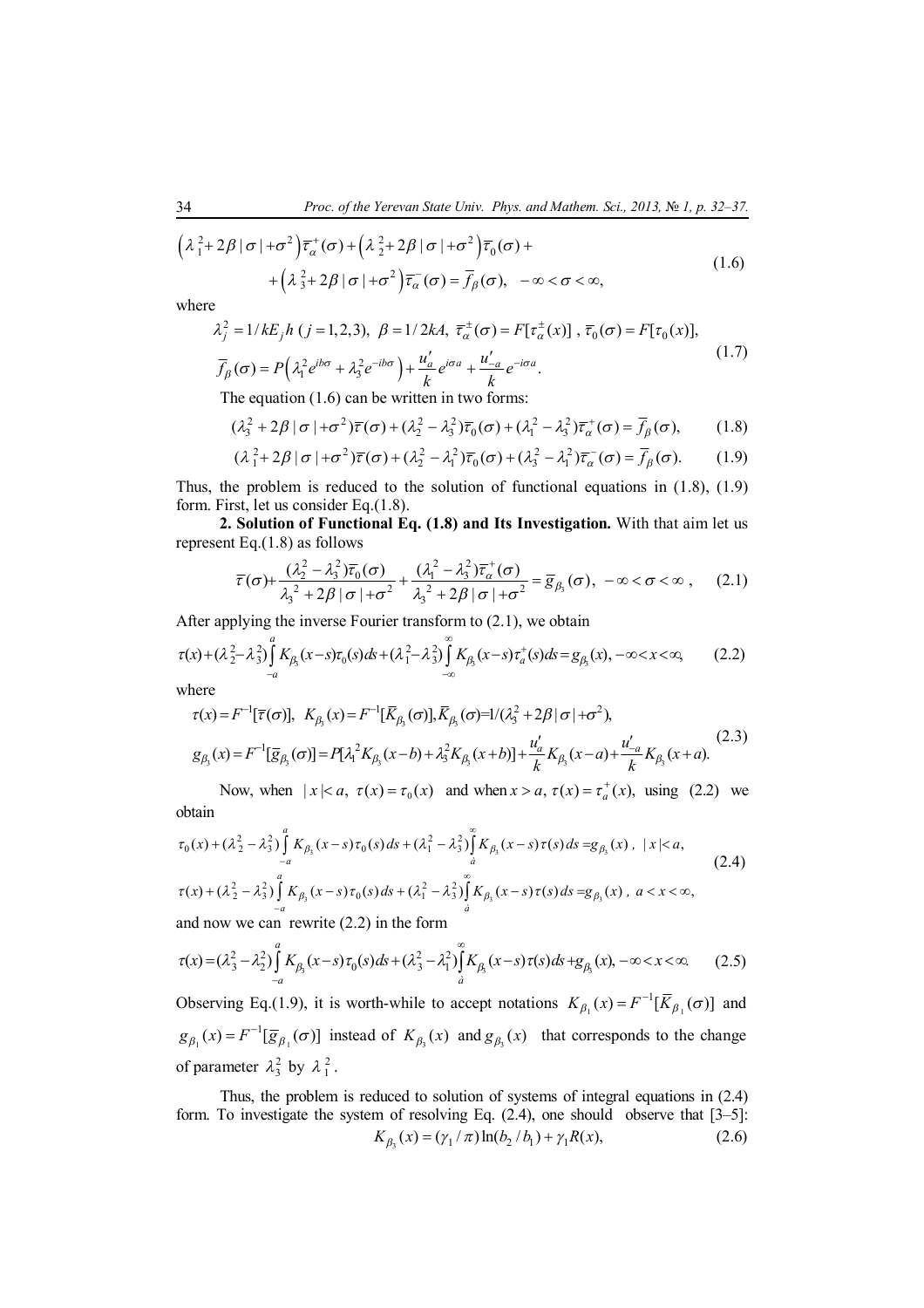where 
$$
b_1 = \frac{\lambda_3^2}{\beta + \sqrt{\beta^2 - \lambda_3^2}}, b_2 = \frac{\lambda_3^2}{\beta - \sqrt{\beta^2 - \lambda_3^2}}, \gamma_1 = \frac{1}{b_2 - b_1} = \frac{1}{2\sqrt{\beta^2 - \lambda_3^2}},
$$

$$
R(x) = R_{b_1}(x) - R_{b_2}(x),
$$
  
\n
$$
R_{b_j}(x) = -\frac{C}{\pi} + \sum_{k=1}^{\infty} (-1)^k \left[ \frac{(b_j x)^{2k}}{\pi (2k)!} \left( \ln \frac{1}{|b_j x|} + 1 + \frac{1}{2} + \dots + \frac{1}{2k} - C \right) - \frac{|b_j x|^{2k-1}}{2(2k-1)!} \right], \quad j = 1, 2,
$$
\n(2.7)

*C* is the Euler constant.

As it follows from (2.6),  $K_{\beta_3}(x)$  is a continuous function in observation intervals and its value in  $x = 0$  point is finite and equal to  $K_{\beta_3}(0) = (\gamma_1 / \pi) \ln(b_2 / b_1)$ .

Now, using Eq.(2.6), one can write the system of Eq. (2.4) in the following form:

$$
\tau_0(x) = \gamma_1(\lambda_3^2 - \lambda_2^2) \int_{-a}^{a} R(x - s) \tau_0(s) ds + (\lambda_3^2 - \lambda_1^2) \int_{a}^{\infty} K_{\beta_3}(x - s) \tau(s) ds + g_1(x), |x| < a,
$$
  
\n
$$
\tau(x) = (\lambda_3^2 - \lambda_2^2) \int_{-a}^{a} K_{\beta_3}(x - s) \tau_0(s) ds + (\lambda_3^2 - \lambda_1^2) \int_{a}^{\infty} K_{\beta_3}(x - s) \tau(s) ds + g_2(x), a < x < \infty,
$$
  
\n
$$
g_1(x) = g_{\beta_3}(x) + \frac{\gamma_1(\lambda_3^2 - \lambda_2^2)}{\pi} \ln(\frac{b_2}{b_1} \int_{-a}^{a} \tau_0(s) ds, g_2(x) = g_{\beta_3}(x).
$$
\n(2.8)

 $\pi$   $\mu$   $\mu$   $\sigma$   $\sigma$   $\mu$ 

*a*

where

Then, taking into account (2.3) from (2.5) and (2.8), it is easy to see that  $\tau(x)$  is a continuous function in the observation intervals and assumes finite values in  $x = \pm a$ ,  $x = \pm b$  points. It should be noted that such a behavior of  $\tau(x)$  is conditioned on the presence of material interlayer of glue in the contact parts. In the absence of material interlayer in these points the overlay  $\tau(x)$  has a logarithmic singularity [6]. After solving the system  $(2.8)$  one can find from  $(2.5)$  the values of contact stresses demanding  $-\infty < x < -a$ .

Now let us write the system of Eq. (2.8) in the operator form:

$$
\varphi = K\varphi + g \,, \tag{2.9}
$$

where

$$
\begin{cases}\n\varphi = \begin{pmatrix} \tau_0 \\ \tau \end{pmatrix}, \quad g = \begin{pmatrix} g_1 \\ g_2 \end{pmatrix}, \quad K = \begin{pmatrix} \gamma_1 (\lambda_3^2 - \lambda_2^2) k_{11} & (\lambda_3^2 - \lambda_1^2) k_{12} \\ (\lambda_3^2 - \lambda_2^2) k_{21} & (\lambda_3^2 - \lambda_1^2) k_{22} \end{pmatrix}, \\
k_{11} \tau_0 = \int_{-a}^{a} R(x - s) \tau_0(s) ds, \quad k_{12} \tau = \int_{a}^{\infty} K_{\beta_3}(x - s) \tau(s) ds, \\
k_{21} \tau_0 = \int_{-a}^{a} K_{\beta_3}(x - s) \tau_0(s) ds, \quad k_{22} \tau = \int_{a}^{\infty} K_{\beta_3}(x - s) \tau(s) ds.\n\end{cases} (2.10)
$$

Let consider Eq. (2.9) in *B* Banach space [7] by meanning the vector-function 1 2 *x x x*  $=\begin{pmatrix} x_1 \ x_2 \end{pmatrix}$ , where  $x_1 \in L_1(-a, a)$ ,  $x_2 \in L_1(a, \infty)$  and with norm  $||x|| = \max\{||x_1||_{L(-a,a)}, ||x_2||_{L(a,a)}\}.$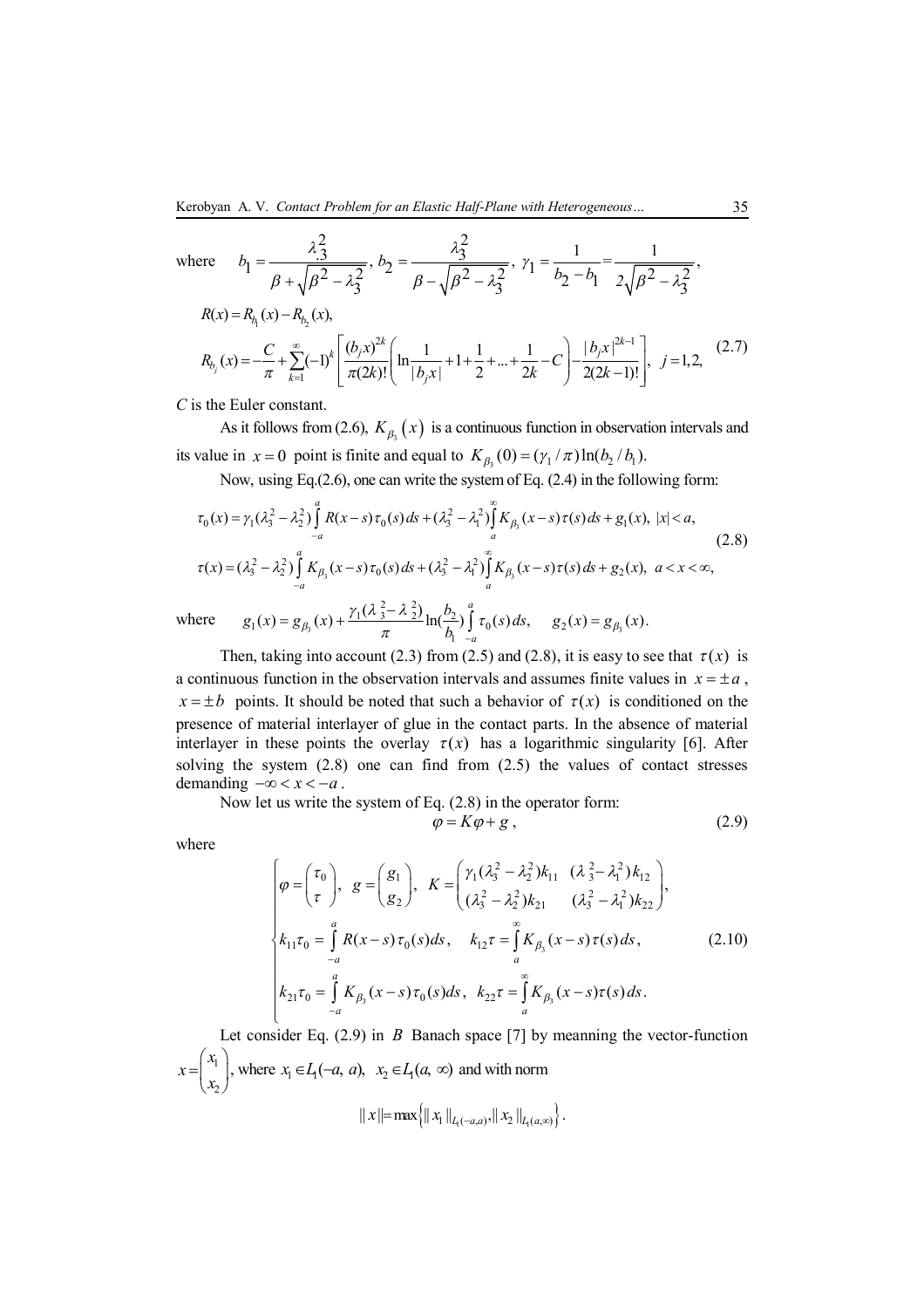It is obvious that operator *K* acts in *B* space and is a Fredholm form operator. Hence, the operator Eq.  $(2.9)$  in *B* space may be solved by means of the method of successive approximations when  $|| K ||<1$ , where

$$
||K|| = \max \left\{ \left| \gamma_1 \left( \lambda_3^2 - \lambda_2^2 \right) \right| ||k_{11}|| + \left| \lambda_3^2 - \lambda_1^2 \right| ||k_{12}||, \left| \lambda_3^2 - \lambda_2^2 \right| ||k_{21}|| + \left| \lambda_3^2 - \lambda_1^2 \right| ||k_{22}|| \right\}.
$$

Hence, we obtain the condition of system solution by means of the method of successive approximations:

$$
\max\left\{\left|1-\lambda_{2}^{2}/\lambda_{3}^{2}\right|+\frac{1}{2}\left|1-\lambda_{1}^{2}/\lambda_{3}^{2}\right|,\ \left|1-\lambda_{1}^{2}/\lambda_{3}^{2}\right|+\frac{1}{2}\left|1-\lambda_{2}^{2}/\lambda_{3}^{2}\right|\right\}<1.\tag{2.11}
$$

Similarly, from Eq. (1.9) we may obtain the system of integral equations in the form:

$$
\tau_0(x) + (\lambda_2^2 - \lambda_1^2) \int_{-a}^{a} K_{\beta_1}(x-s) \tau_0(s) ds + (\lambda_3^2 - \lambda_1^2) \int_{-\infty}^{-a} K_{\beta_1}(x-s) \tau(s) ds = g_{\beta_1}(x), \ |x| < a
$$
\n
$$
\tau(x) + (\lambda_2^2 - \lambda_1^2) \int_{-a}^{a} K_{\beta_1}(x-s) \tau_0(s) ds + (\lambda_3^2 - \lambda_1^2) \int_{-\infty}^{-a} K_{\beta_1}(x-s) \tau(s) ds = g_{\beta_1}(x), \ -\infty < x < -a,
$$
\n(2.12)

where for  $-\infty < x < \infty$   $\tau(x)$  is already defined as follows:

$$
\tau(x) = (\lambda_1^2 - \lambda_2^2) \int_{-a}^{a} K_{\beta_1}(x - s) \tau_0(s) ds + (\lambda_1^2 - \lambda_3^2) \int_{-\infty}^{-a} K_{\beta_1}(x - s) \tau(s) ds + g_{\beta_1}(x).
$$
 (2.13)

By repeating to the system (2.12) above made reasonings, by analogous form we obtain the condition of the solving system by the method of successive approximations in the following form:

$$
\max\left\{\left|1-\lambda_{2}^{2}/\lambda_{1}^{2}\right|+\frac{1}{2}\left|1-\lambda_{3}^{2}/\lambda_{1}^{2}\right|,\ \ \left|1-\lambda_{3}^{2}/\lambda_{1}^{2}\right|+\frac{1}{2}\left|1-\lambda_{2}^{2}/\lambda_{1}^{2}\right|\right\}<1.\tag{2.14}
$$

It follows from both inequalities  $(2.11)$  and  $(2.14)$  that in the range of large variations of characteristic values of ratios  $\lambda_1^2/\lambda_3^2$ ,  $\lambda_2^2/\lambda_3^2$  and  $\lambda_3^2/\lambda_1^2$ ,  $\lambda_2^2/\lambda_1^2$  the problem in *B* space may be solved by means of the method of successive approximations.

In case of  $\lambda_3^2 = \lambda_1^2$  the contact stresses are obtained by means of the method of successive approximations for all allowed values  $0 < \lambda_2^2 / \lambda_1^2 < 2$ , and in case of  $a \rightarrow 0$  for all values  $0 < \lambda_j^2 < \infty$ ,  $j = 1,3$ .

For obtaining those inequalities the allowance was made for the fact that  
\n
$$
\int_{0}^{\infty} K_{\beta_j}(x) dx = 1/2\lambda_j^2, K_{\beta_j}(x) > 0, j = 1, 3, 0 < x < \infty
$$
, since  
\n
$$
\int_{0}^{\infty} K_{\beta_3}(x) dx = (1/\pi(b_2 - b_1)) \int_{0}^{\infty} [K_1(b_1x) - K_2(b_2x)] dx, 0 < b_2 \le 2b_1
$$
, where  
\n
$$
\int_{0}^{\infty} K_i(b_i x) dx = \frac{\pi}{2b_i}, K_i(b_i x) = -[\cos(b_i x) \text{Ci}(b_i x) + \sin(b_i x) \text{Si}(b_i x)], i = 1, 2,
$$

 $\sin(x)$  and  $\sin(x)$  are the sine integral and cosine integral respectively [8].

The values of  $\tau(x)$  in the points  $x = \pm a$  are obtained from (2.5) substituding  $x = \pm a$ , and the unknown coefficients  $u'_a$  and  $u'_{-a}$  can be found from conditions